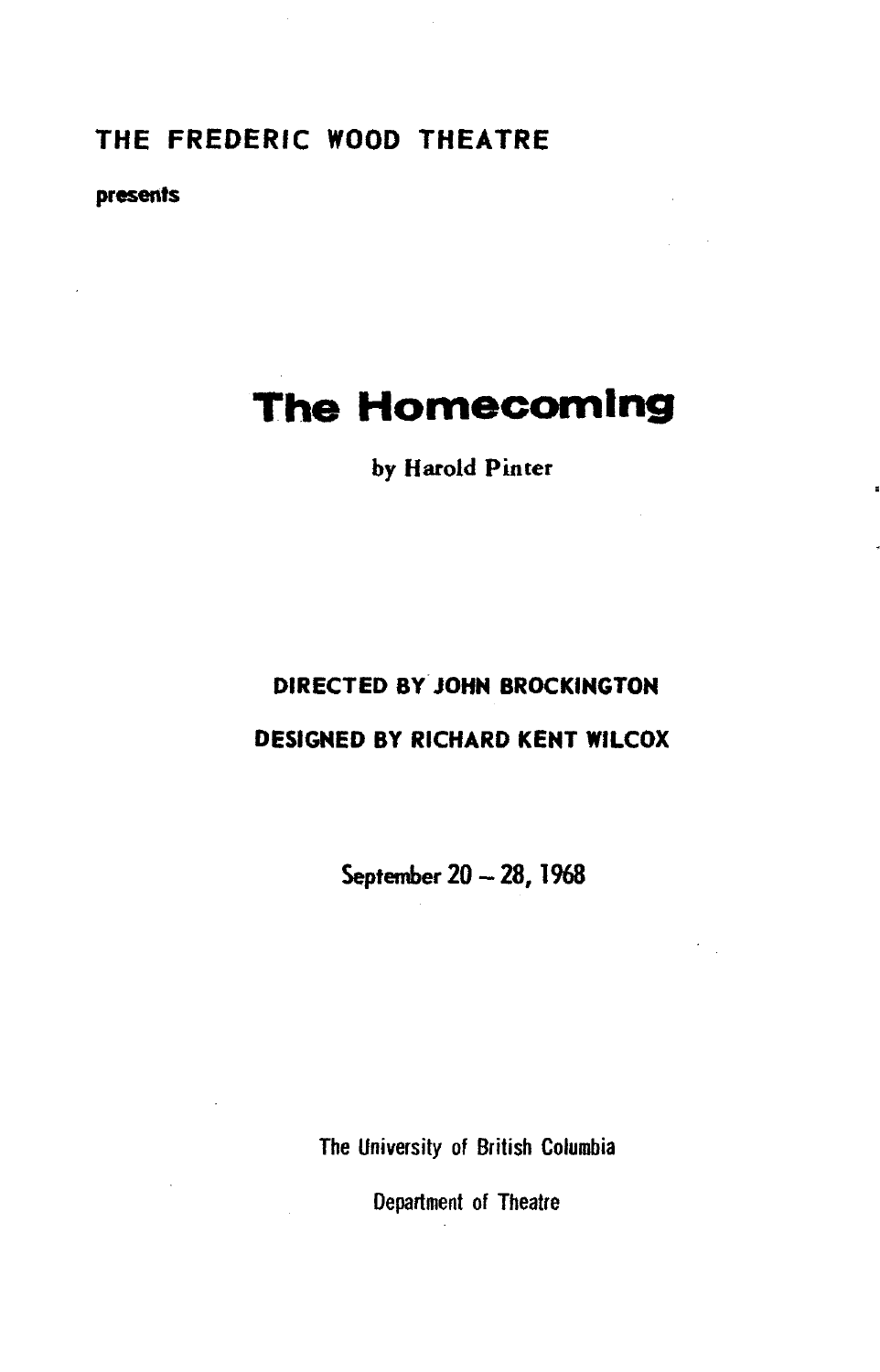# **The Homecoming**

#### **PRODUCTION**

| Production Stage Manager & Technical Director  MATT YOUNG                                                                                                                                                                                                                                                                                                                                 |
|-------------------------------------------------------------------------------------------------------------------------------------------------------------------------------------------------------------------------------------------------------------------------------------------------------------------------------------------------------------------------------------------|
|                                                                                                                                                                                                                                                                                                                                                                                           |
|                                                                                                                                                                                                                                                                                                                                                                                           |
| <b>RICHARD SPENCER</b><br>and the state of the state of the                                                                                                                                                                                                                                                                                                                               |
|                                                                                                                                                                                                                                                                                                                                                                                           |
|                                                                                                                                                                                                                                                                                                                                                                                           |
|                                                                                                                                                                                                                                                                                                                                                                                           |
|                                                                                                                                                                                                                                                                                                                                                                                           |
| <b>JUDY CAMERON</b><br>$\label{eq:2.1} \mathcal{L}_{\mathcal{A}}(x) = \frac{1}{2} \sum_{i=1}^n \frac{1}{2} \sum_{j=1}^n \frac{1}{2} \sum_{j=1}^n \frac{1}{2} \sum_{j=1}^n \frac{1}{2} \sum_{j=1}^n \frac{1}{2} \sum_{j=1}^n \frac{1}{2} \sum_{j=1}^n \frac{1}{2} \sum_{j=1}^n \frac{1}{2} \sum_{j=1}^n \frac{1}{2} \sum_{j=1}^n \frac{1}{2} \sum_{j=1}^n \frac{1}{2} \sum_{j=1}^n \frac{$ |
| VICKI BRUNO                                                                                                                                                                                                                                                                                                                                                                               |
|                                                                                                                                                                                                                                                                                                                                                                                           |

#### **ACKNOWLEDGEMENTS**

**The Frederic Wood Theatre wishes to express its appreciation to the many friends of theatre at the University who have generously assisted**  in the presentation of "The Homecoming". We **are especially grateful to Mrs. A.E . Dal Grower.** 

#### **CAST**

**An old house in North London** 

**ounmor** 

**There will be one intermission of 15 minutes** 

 $\sim$ 

**\* Appearing by permission of Actors' Equity Association**